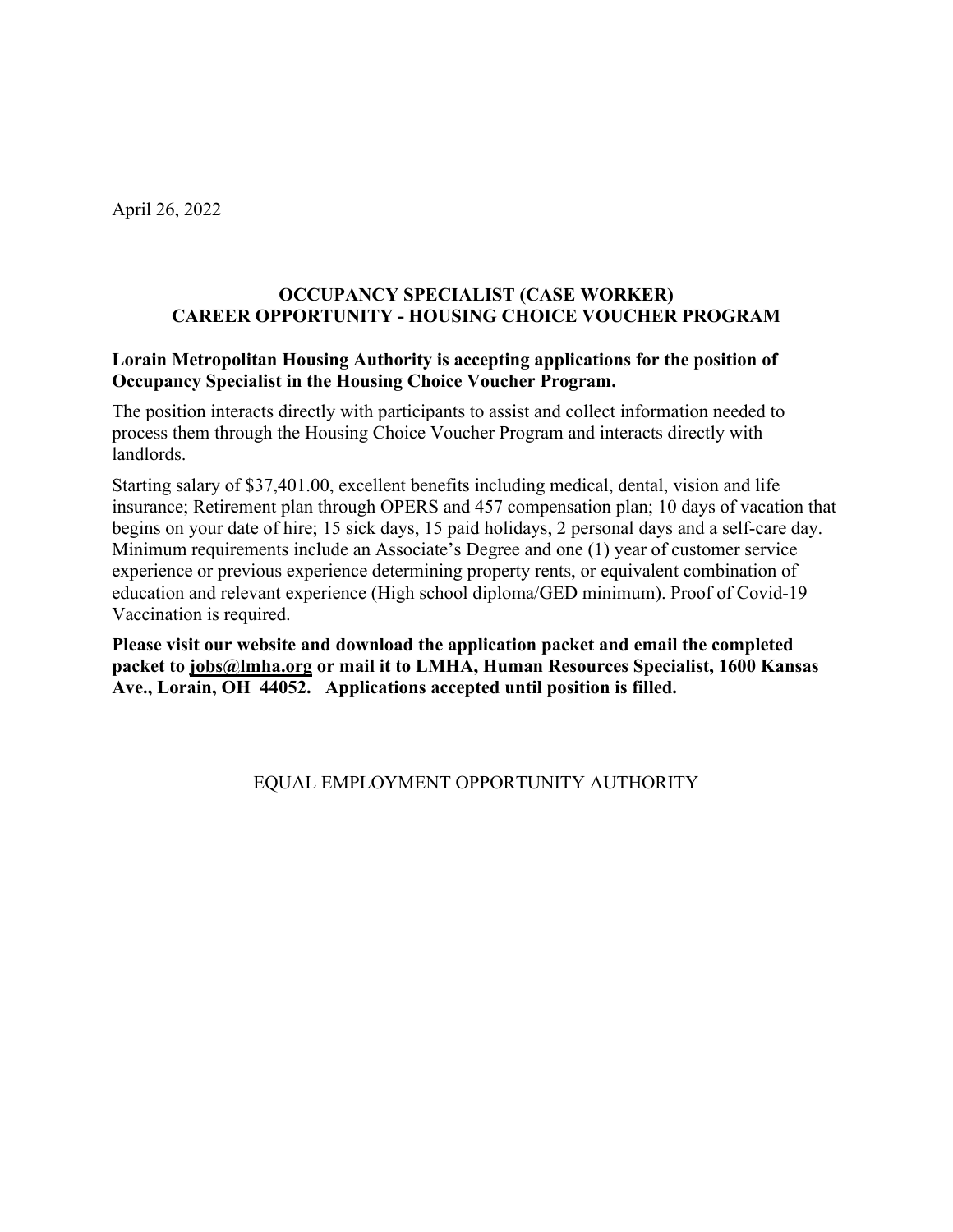# Lorain Metropolitan Housing Authority Classification Description

Classification Title: Occupancy Specialist Grade: 5 Department: HCVP **FLSA Status: Non-Exempt** Reports To: HCVP Manager

## General Statement of Job

The Occupancy Specialist interacts directly with participants to assist and collect information needed to process them through the Housing Choice Voucher Program. Also interacts directly with landlords.

### Specific Duties and Responsibilities

#### Essential Duties:

í

Conducts interviews, appointments, orientations, voucher issuances, annual reviews, amendments, contracts, and movers with HCVP participants

Maintains and updates participant files for continued eligibility for the HCV program

Enters re-certifications and abatements into the computer

Performs clerical work such as answering the phone and filing

Computes lease/rent amounts, annual recertifications, and interim recertifications

Re-checks own work and historical computations for accuracy on assigned caseload

Assists other Occupancy Specialists, Managers, and Assistant Managers as needed

Participates in training of new staff, including tracking performance

Conducts meetings with participants

Attends and participates in meetings and trainings with partnering agencies

Organizes and computes files to determine rent subsidy for leases; reviews all accompanying documentation

Explains LMHA policies and procedures and HUD regulations to landlords and HCVP participants

Determines affordability for initial leases and informs the landlord

Analyzes data on documentation for rent and subsidy determination

Follows through with inspections, verifications, and other pertinent correspondence

Provides special handling and guidance to special populations that include elderly persons and tenants with disabilities